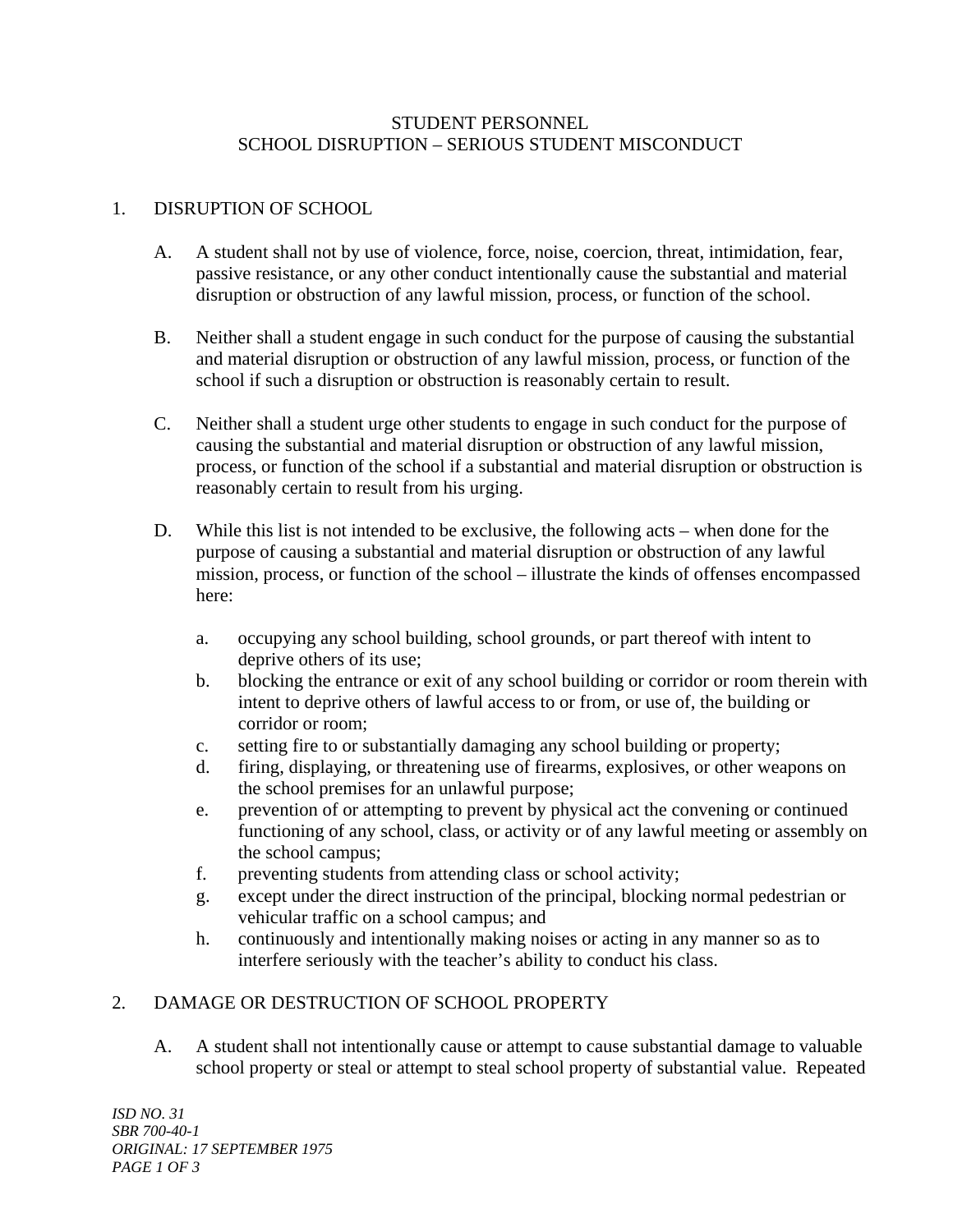damage or theft involving school property of small value also shall be a basis for longterm suspension or expulsion from school.

#### 3. DAMAGE OR DESTRUCTION OF PRIVATE PROPERTY

A. A student shall not intentionally cause or attempt to cause substantial damage to valuable private property or steal or attempt to steal valuable private property either on the school grounds or during a school activity, function, or event off school grounds. Repeated damage or theft involving private property of small value also shall be a basis for longterm suspension or expulsion from school.

## 4. ASSAULT ON A SCHOOL EMPLOYEE

- A. A student shall not intentionally cause or attempt to cause physical injury or intentionally behave in such a way as could reasonably cause physical injury to a school employee:
	- a. on the school grounds during and immediately before or immediately after school hours;
	- b. on the school grounds at any other time when the school is being used by a school group; or
	- c. off the school grounds at a school activity, function, or event.
- B. Neither self-defense nor action undertaken on the reasonable belief that it was necessary to protect some other person is to be considered an intentionally act under this rule.

## 5. PHYSICAL ABUSE OF A STUDENT OR OTHER PERSON NOT EMPLOYED BY THE SCHOOL

- A. A student shall not intentionally do serious bodily injury to any person:
	- a. on the school grounds during and immediately before or immediately after school hours,
	- b. on the school grounds at any other time when the school is being used by a school group, or
	- c. off the school grounds at a school activity, function, or event.
- B. Neither self-defense nor action undertaken on the reasonable belief that it was necessary to protest some other person is to be considered an intentional act under this rule.

#### 6. WEAPONS AND DANGEROUS INSTRUMENTS

- A. A student shall not knowingly possess, handle, or transmit any object that can reasonably be considered a weapon:
	- a. on the school ground during and immediately before or immediately after school hours,